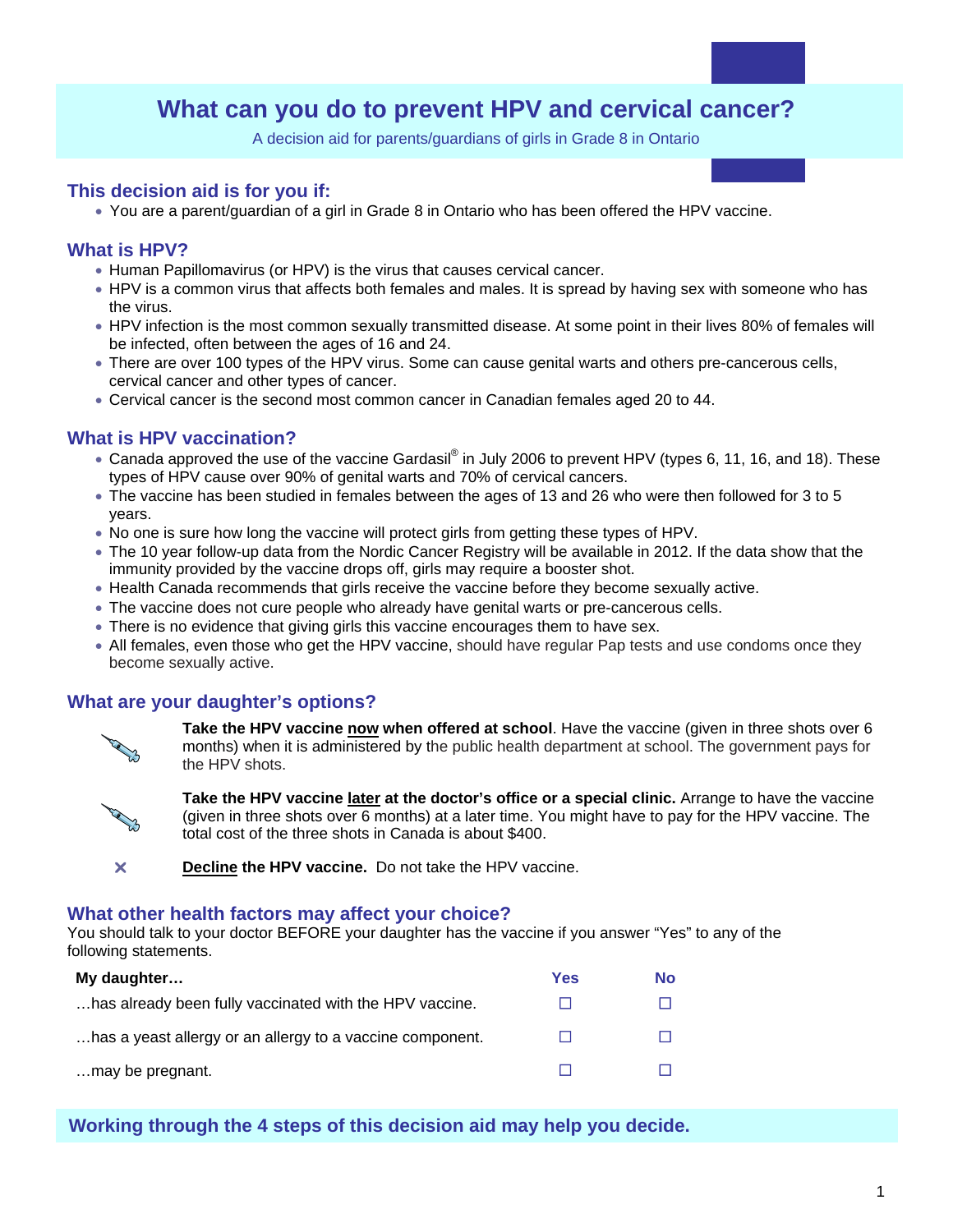# **Step 1: What are the benefits and side effects of each option?**

The numbers below represent our 'best estimate' based on current research of what happens to **10,000 females** who choose different options. The shaded areas show the number affected. There is no way of knowing in advance if your daughter will be among the ones affected.

| <b>Benefits</b>                                | Decline the vaccine        | Vaccine now or later         |  |  |
|------------------------------------------------|----------------------------|------------------------------|--|--|
| Fewer females get pre-cancerous cells that     | 99 of 10,000 have this     | <b>1 of 10,000</b> have this |  |  |
| may lead to cancer if they choose the vaccine. | 9,901 of 10,000 avoid this | 9,999 of 10,000 avoid this   |  |  |
| Fewer females get <b>genital warts</b> if they | 251 of 10,000 have this    | 0 of 10,000 have this        |  |  |
| choose the vaccine.                            | 9,749 of 10,000 avoid this | 10,000 of 10,000 avoid this  |  |  |

The numbers in the above table come from 3 research studies of the Gardasil® quadrivalent vaccine (Villa et al, Future I and Future II). The studies of the Gardasil® vaccine have included 15,532 females followed for 3 to 5 years after receiving the vaccine.

| <b>Minor Side Effects</b>                                                                                                                                                        | <b>Placebo</b>                                          | Vaccine now or later                                    |  |  |
|----------------------------------------------------------------------------------------------------------------------------------------------------------------------------------|---------------------------------------------------------|---------------------------------------------------------|--|--|
| More females have a <b>minor side effect</b><br>(redness, tenderness and swelling at the<br>injection site, fever, nausea, dizziness and<br>headache) if they choose the vaccine | 7,745 of 10,000 have this<br>2,255 of 10,000 avoid this | 8,641 of 10,000 have this<br>1,359 of 10,000 avoid this |  |  |

#### **Serious Side Effects**

There is **no difference** in the number of females who have a **serious side effect** (blood clots or death) if they choose or decline the vaccine.

There is **no difference** in the number of females who get **Guillain-Barré Syndrome** if they choose or decline the vaccine.

Vaccines can result in a **serious allergic reaction**. If 100,000 females receive the vaccine, 1 to 3 females may have a serious allergic reaction. Health professions who give the vaccine are trained to handle these reactions and there have been no deaths from the vaccine.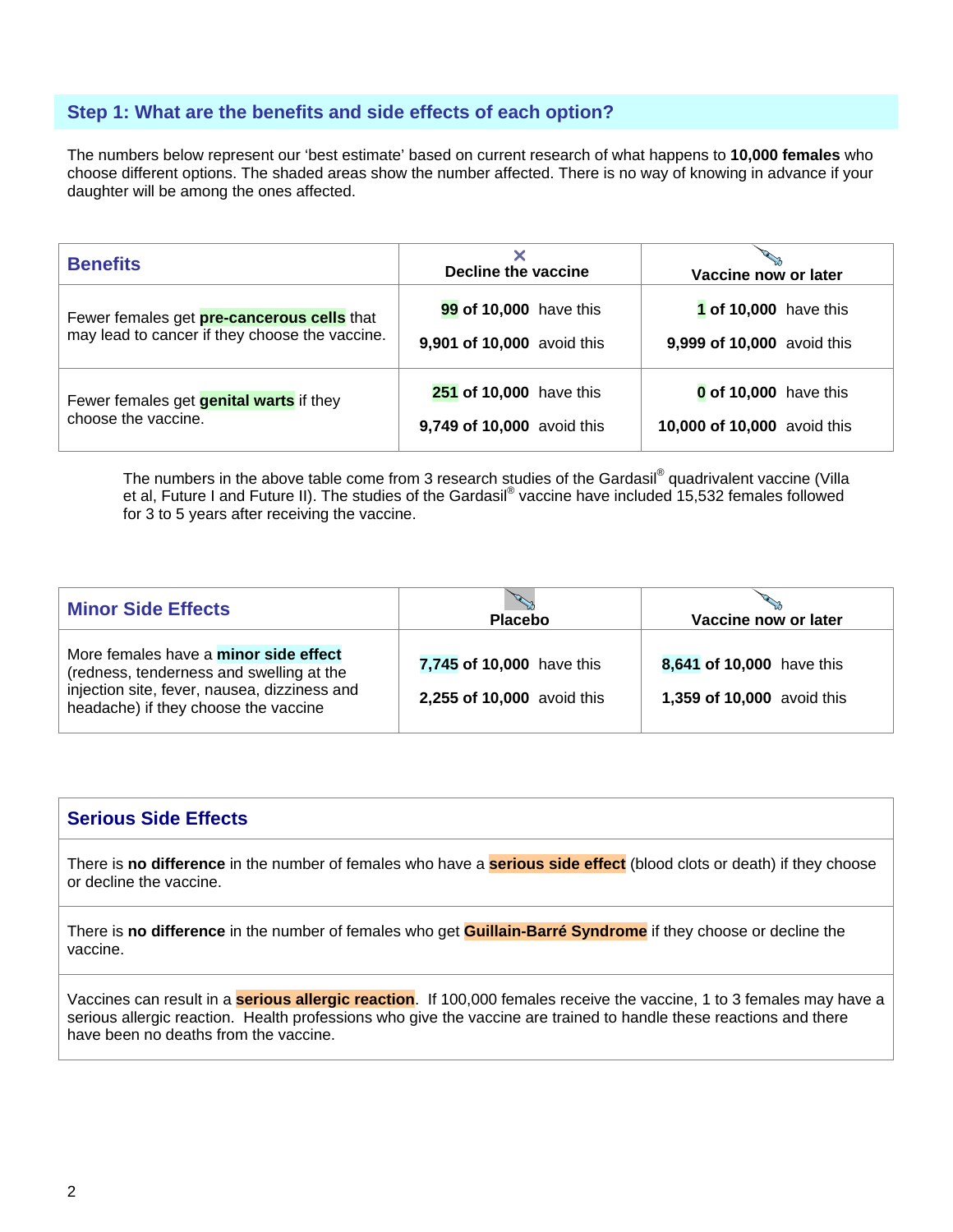### **Step 2. Which reasons to choose each option matter most to you?**

Common reasons to choose each option are listed below. Mark  $\checkmark$  how much each reason matters to you on a scale from 0 to 5. **'0'** means it is **not** important to you. **'5'** means it is **very** important to you*.*

| How important is it that                                                                                                                                                     | <b>Not</b><br><b>Very</b><br>Important<br>Important |                                | <b>Options</b> |                               |                |             |                                 |                                 |
|------------------------------------------------------------------------------------------------------------------------------------------------------------------------------|-----------------------------------------------------|--------------------------------|----------------|-------------------------------|----------------|-------------|---------------------------------|---------------------------------|
| your daughter avoids getting pre-cancerous<br>cells?                                                                                                                         | $^\circledR$                                        | $\circled{1}$                  |                | $\circledcirc$ $\circledcirc$ | $^{\circledR}$ | G)          | <b>B</b> Now                    | 汤 Later                         |
| your daughter avoids getting genital warts?                                                                                                                                  | $^\circledR$                                        | $\circled{1}$                  | $^{\circledR}$ | $\circledS$                   | $^{\circledR}$ | $\circledS$ | উ Now                           | ప Later                         |
| you avoid the cost of the vaccine?                                                                                                                                           | ⓪                                                   | $\circled{1}$                  | $^{\circledR}$ | <b>3</b> 4                    |                | $\circledS$ | <b>B</b> Now                    | <b>X</b> Decline<br>the vaccine |
| you avoid the inconvenience of arranging for<br>your daughter to get the vaccine at the doctor's<br>office or a special clinic?                                              | $^{\circledR}$                                      | $\circled{1}$                  | $^{\circledR}$ | $\circled{3}$                 | $^{\circledR}$ | $\circledS$ | উ Now                           | <b>X</b> Decline<br>the vaccine |
| you wait until there is more information about<br>the long-term effectiveness of the vaccine (more<br>than 5 years)?                                                         | $\circledcirc$                                      | $\mathbb{O}$                   | $^{\circledR}$ | $\circled{3}$                 | $^{\circledR}$ | G)          | <b>ØLater</b>                   | <b>X</b> Decline<br>the vaccine |
| your daughter avoids the minor side effects of<br>the vaccine (such as redness, tenderness and<br>swelling at the injection site, fever, nausea,<br>dizziness and headache)? | $^{\circledR}$                                      | $\mathbb{O}$                   |                | 2 3 4 5                       |                |             | <b>X</b> Decline<br>the vaccine |                                 |
| your daughter avoids the serious side effects of<br>the vaccine (such as a serious allergic<br>reaction)?                                                                    | $\circledcirc$                                      | $\circled{1}$                  |                | $(2)$ $(3)$                   | $\circled{4}$  | ග           | <b>X</b> Decline<br>the vaccine |                                 |
| you take more time before deciding if your<br>daughter should take the vaccine?                                                                                              | $^{\circledR}$                                      | $\mathbb O$                    | $^{\circledR}$ | <b>3</b> 4                    |                | G)          |                                 | to Later                        |
| List other reasons that are important:                                                                                                                                       | $\circledcirc$                                      | $\textcircled{\scriptsize{1}}$ | (2)            | $\circled{3}$                 | $\circled{4}$  | $\circ$     |                                 |                                 |
| List other reasons that are important:                                                                                                                                       | $\circledcirc$                                      |                                | (2)            | $\circled{3}$                 | (4)            | (5)         |                                 |                                 |

# **Now, thinking about the reasons that are most important to you…**

# Which option do you prefer for your daughter? Check  $\boxtimes$  one.

- $\Box$  That she take the HPV vaccine now when offered at school.
- $\Box$  That she take the HPV vaccine later at the doctor's office or a special clinic.
- □ That she decline the HPV vaccine.
- I don't know